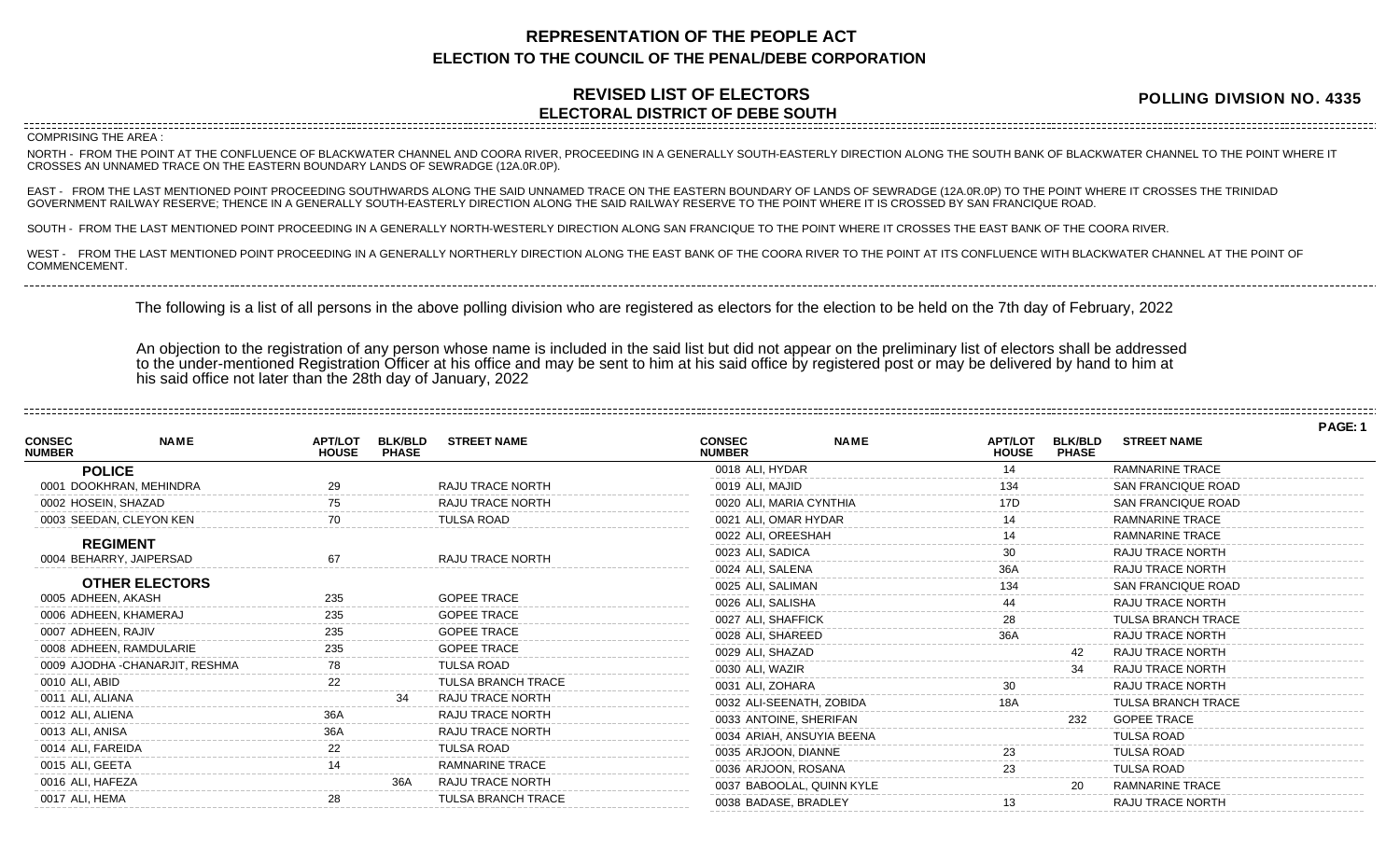| <b>CONSEC</b><br><b>NUMBER</b> | <b>NAME</b>                     | <b>HOUSE</b> | <b>PHASE</b> | APT/LOT BLK/BLD STREET NAME | <b>CONSEC</b><br><b>NUMBER</b> | <b>NAME</b>                         | <b>HOUSE</b> | APT/LOT BLK/BLD<br><b>PHASE</b> | <b>STREET NAME</b>      |  |
|--------------------------------|---------------------------------|--------------|--------------|-----------------------------|--------------------------------|-------------------------------------|--------------|---------------------------------|-------------------------|--|
|                                | 0039 BADREE, AVINASH            |              | 76           | <b>TULSA ROAD</b>           | 0084 BHAWAN, SARRIE            |                                     | 59           |                                 | RAJU BRANCH TRACE       |  |
|                                | 0040 BADREE, BALLIRAM           | 189          |              | <b>GOPEE TRACE</b>          |                                | 0085 BHIKARRY, BERNITA JENNIFER     | 132          |                                 | SAN FRANCIQUE ROAD      |  |
| 0041 BADREE, CINDY             |                                 | 76           |              | <b>TULSA ROAD</b>           |                                | 0086 BIRBAL, ALICIA STACY-ANN       | $6 - 7$      |                                 | <b>RAJU TRACE NORTH</b> |  |
|                                | 0042 BADREE, GABRIELLA MEERA    |              | 189          | <b>GOPEE TRACE</b>          | 0087 BIRBAL, DEODATH           |                                     | 67           |                                 | RAJU TRACE NORTH        |  |
|                                | 0043 BADREE, HANSRAJ            | 76           |              | <b>TULSA ROAD</b>           | 0088 BIRBAL, NATISHA AMY       |                                     |              |                                 | RAJU TRACE NORTH        |  |
|                                | 0044 BADREE, HARRIDAPE          | 185          |              | <b>GOPEE TRACE</b>          | 0089 BIRBAL, SUDESH            |                                     | $6 - 7$      |                                 | RAJU TRACE NORTH        |  |
| 0045 BADREE, HEMA              |                                 |              | 185          | <b>GOPEE TRACE</b>          | 0090 BISNATH, ADESH            |                                     | 180A         |                                 | SAN FRANCIQUE ROAD      |  |
| 0046 BAKSH, AAMIR              |                                 |              | 48           | RAJU TRACE NORTH            | 0091 BISNATH, LISA             |                                     | 180          |                                 | SAN FRANCIQUE ROAD      |  |
|                                | 0047 BAKSH, AANEESA NILLISSA    |              |              | <b>TULSA ROAD</b>           |                                | 0092 BISNATH, SHIVAM VISHAM         | 180A         |                                 | SAN FRANCIQUE ROAD      |  |
|                                | 0048 BAKSH, ALLEEYA JULIE       |              | 47           | TULSA ROAD                  |                                | 0093 BISNATH, TAMPATIA DHANPATIYA   | 180          |                                 | SAN FRANCIQUE ROAD      |  |
| 0049 BAKSH, ANISSA             |                                 | 48           |              | RAJU TRACE NORTH            | 0094 BISNATH, VEDESH           |                                     | 180          |                                 | SAN FRANCIQUE ROAD      |  |
| 0050 BAKSH, AZAAD              |                                 |              |              | <b>TULSA ROAD</b>           | 0095 BISSOON, DAMWANTIE        |                                     |              | 15                              | RAJU TRACE NORTH        |  |
| 0051 BAKSH, AZIM               |                                 |              |              | RAJU TRACE NORTH            |                                | 0096 BISSOONDIAL, SHARON            |              |                                 | RAMNARINE TRACE         |  |
| 0052 BAKSH, FAYAD              |                                 |              |              | RAJU TRACE NORTH            | 0097 BOODOO, ANDY              |                                     | 25           |                                 | <b>TULSA ROAD</b>       |  |
|                                | 0053 BAKSH, JUMRATTAN           | 48           |              | RAJU TRACE NORTH            | 0098 BOODOO, BABY PEARL        |                                     | 25           |                                 | <b>TULSA ROAD</b>       |  |
|                                | 0054 BAKSH, NAEEM STEFFAN       | 47           |              | <b>TULSA ROAD</b>           | 0099 BOODOO, BALCHAN           |                                     | 25           |                                 | <b>TULSA ROAD</b>       |  |
|                                | 0055 BALKARAN, BALRAJ           |              | 62           | RAILWAY LINE ROAD           |                                | 0100 BOODOO, FLORIE PEARL           | 25           |                                 | <b>TULSA ROAD</b>       |  |
|                                | 0056 BALKARAN, LEELA            | 90           |              | <b>TULSA ROAD</b>           | 0101 BOODOO, MICHAEL           |                                     | 25           |                                 | <b>TULSA ROAD</b>       |  |
|                                | 0057 BALKISSOON, SAVITA         | 84           |              | <b>TULSA ROAD</b>           | 0102 BOODOO, RUDY              |                                     | 25           |                                 | <b>TULSA ROAD</b>       |  |
| 0058 BARRAN, KAMAL             |                                 | 35           |              | RAJU TRACE NORTH            |                                | 0103 BOODOO, SAMIRAH SIDDIQAH       |              | 27 A                            | TULSA ROAD              |  |
| 0059 BARRAN, RAJANIE           |                                 | 35           |              | RAJU TRACE NORTH            | 0104 BOODOO, SHIVANIE          |                                     |              | 31B                             | RAJU TRACE NORTH        |  |
| 0060 BASDEO, KESHAN            |                                 |              | 16           | SEEPERSAD TRACE EAST        | 0105 BOODRAM, PARBATIE         |                                     |              | 73                              | <b>TULSA ROAD</b>       |  |
|                                | 0061 BEEKIE, RAJEEVE DAMIAN     |              | 20           | RAMNARINE TRACE             |                                | 0106 BRAMADATH-DOOKHIE, KALAWATI    | 225          |                                 | <b>GOPEE TRACE</b>      |  |
| 0062 BEEKIE, TRISHA            |                                 | 20           |              | RAMNARINE TRACE             |                                | 0107 BRIDGLAL, ANDREA ABDOOL        |              | 142                             | SAN FRANCIQUE ROAD      |  |
|                                | 0063 BEHARRY, BAHARAT           |              |              | RAJU TRACE NORTH            | 0108 CHAITAN, BARRY            |                                     | 212          |                                 | <b>GOPEE TRACE</b>      |  |
|                                | 0064 BEHARRY, CASSIA AMANDA     |              |              | RAJU TRACE NORTH            |                                | 0109 CHANARJIT, JEEWAN SANDESH      | 78           |                                 | <b>TULSA ROAD</b>       |  |
| 0065 BEHARRY, GETA             |                                 | 15           |              | RAJU TRACE NORTH            | 0110 CHANCE, ALANA             |                                     |              | 79                              | RAJU BRANCH TRACE NO.1  |  |
|                                | 0066 BEHARRY, HEMRAJ            | 64           |              | RAJU TRACE NORTH            | 0111 CHULHAN, LOCHAN           |                                     | 99           |                                 | <b>TULSA ROAD</b>       |  |
|                                | 0067 BEHARRY, LILOUTEE          | 70           |              | RAJU TRACE NORTH            |                                | 0112 DEOKIENANAN MAHARAJ, PARBATTIE |              | $6 - 7$                         | RAJU TRACE NORTH        |  |
|                                | 0068 BEHARRY, MOHAN             |              |              | RAJU TRACE NORTH            |                                | 0113 DEOKIENATH, SURUJDAYE          | $6 - 7$      |                                 | RAJU TRACE NORTH        |  |
| 0069 BEHARRY, MONA             |                                 |              |              | RAJU TRACE NORTH            |                                | 0114 DEONARINE, GOWRIE SANKAR       | 74           |                                 | <b>TULSA ROAD</b>       |  |
| 0070 BEHARRY, NEIL             |                                 |              |              | RAJU TRACE NORTH            |                                | 0115 DILLAH, KENDELL KENNY          | 25           |                                 | <b>TULSA ROAD</b>       |  |
|                                | 0071 BEHARRY, POPTEE            |              |              | RAJU TRACE NORTH            | 0116 DILLAH, KENNY JR          |                                     | 25           |                                 | <b>TULSA ROAD</b>       |  |
|                                | 0072 BEHARRY, PURANPERSAD       |              |              | RAJU TRACE NORTH            | 0117 DOOKERAN, PORAN           |                                     | 29C          |                                 | RAJU TRACE NORTH        |  |
|                                | 0073 BEHARRY, RAMRAJIYA         |              |              | RAMNARINE TRACE             | 0118 DOOKHARAN, ANGELA         |                                     | 17           |                                 | RAJU TRACE NORTH        |  |
|                                | 0074 BEHARRY, RAWLINS MAHADAVAN |              |              | RAJU TRACE NORTH            |                                | 0119 DOOKHARAN, ASHA WENDY          | 17           |                                 | RAJU TRACE NORTH        |  |
|                                | 0075 BEHARRY, RODNEY SHIVAN     |              |              | RAJU TRACE NORTH            |                                | 0120 DOOKHARAN, CHANDERDATH         | 29C          |                                 | RAJU TRACE NORTH        |  |
|                                | 0076 BEHARRY, SHARDA            |              |              | RAJU TRACE NORTH            |                                | 0121 DOOKHARAN, JAGGERNAUTH         | 17           |                                 | RAJU TRACE NORTH        |  |
|                                | 0077 BEHARRY, SOOKDEO           |              |              | RAJU TRACE NORTH            |                                | 0122 DOOKHARAN, RAMLAKHAN           | 17           |                                 | RAJU TRACE NORTH        |  |
|                                | 0078 BEHARRY, YUWRAJ            |              |              | RAJU TRACE NORTH            | 0123 DOOKHIE, KALIPERSAD       |                                     |              | 225                             | <b>GOPEE TRACE</b>      |  |
|                                | 0079 BHAGWANDEEN, ASHA          |              | 25           | TULSA ROAD                  |                                | 0124 DOOKHIE, KERVANNA KALA         |              | 225                             | <b>GOPEE TRACE</b>      |  |
|                                | 0080 BHAGWANDEEN, LEE SANJEEV   |              | 25           | <b>TULSA ROAD</b>           |                                | 0125 DOOKHIE, KRISHONN KALI         | 225          |                                 | <b>GOPEE TRACE</b>      |  |
|                                | 0081 BHAGWANDEEN, MUNGAL        |              | 25           | <b>TULSA ROAD</b>           | 0126 DOOKHRAN, DONNIE          |                                     | 29C          |                                 | RAJU TRACE NORTH        |  |
|                                | 0082 BHAGWANDEEN, PRIYA KIM     |              | 25           | TULSA ROAD                  | 0127 DOOKHRAN, FATIMAH         |                                     | 29C          |                                 | RAJU TRACE NORTH        |  |
|                                | 0083 BHAWAN, RAJENDRANATH       |              |              | RAJU BRANCH TRACE NO.1      | 0128 DOOKHRAN, GEETA           |                                     | 29           |                                 | RAJU TRACE NORTH        |  |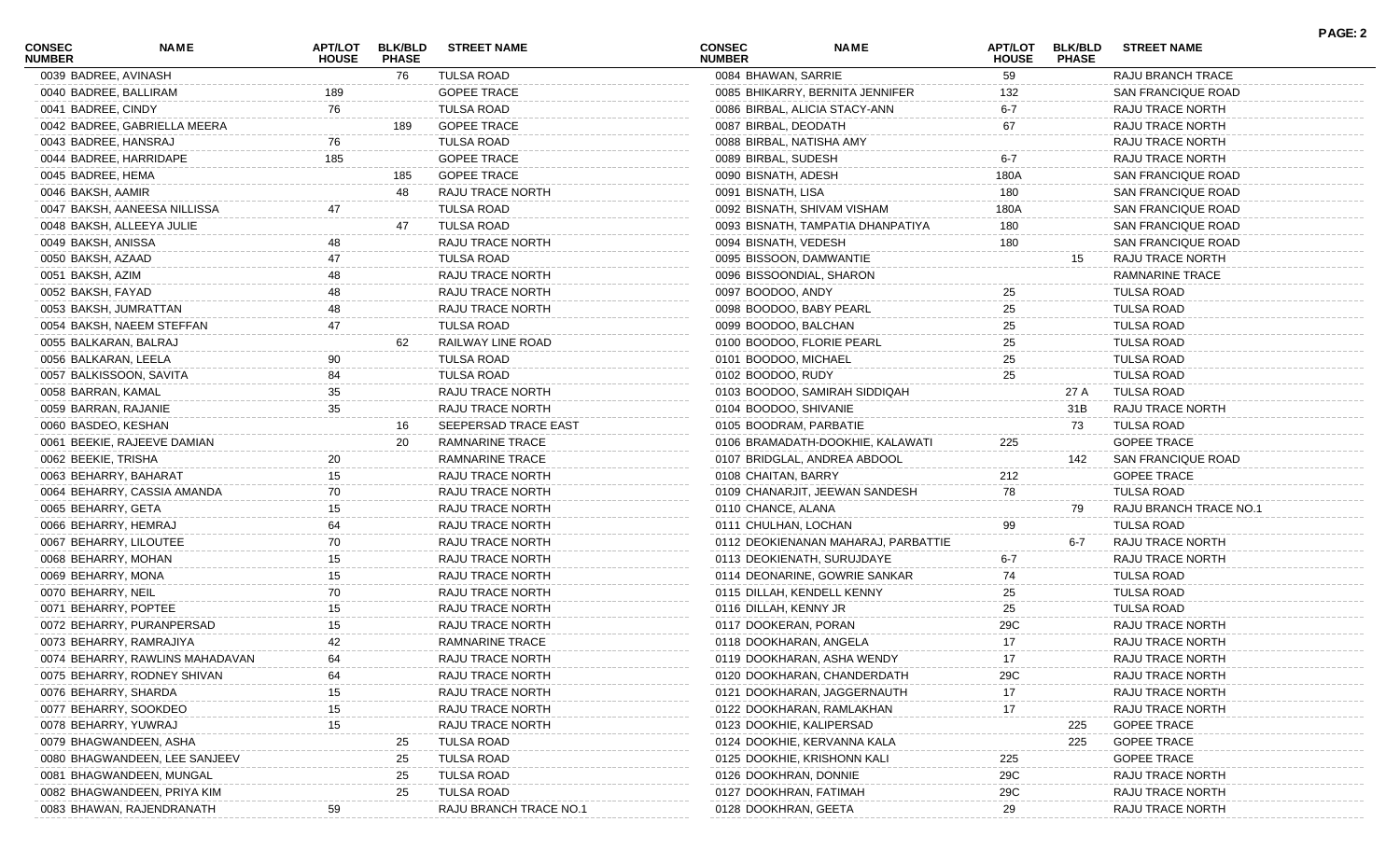| <b>CONSEC</b><br><b>NUMBER</b> | NAME                                | APT/LOT<br><b>HOUSE</b> | <b>BLK/BLD</b><br><b>PHASE</b> | <b>STREET NAME</b>      | <b>CONSEC</b><br><b>NUMBER</b> | <b>NAME</b>                          | APT/LOT<br><b>HOUSE</b> | <b>BLK/BLD</b><br><b>PHASE</b> | <b>STREET NAME</b>     | PAGE: 3 |
|--------------------------------|-------------------------------------|-------------------------|--------------------------------|-------------------------|--------------------------------|--------------------------------------|-------------------------|--------------------------------|------------------------|---------|
|                                | 0129 DOOKHRAN, INDRAWATEE SARAJANIE | 31                      |                                | RAJU TRACE NORTH        | 0174 HOSEIN, SOOKOORALI        |                                      | 68                      |                                | <b>TULSA ROAD</b>      |         |
|                                | 0130 DOOKHRAN, JEETINDRA KESHAL     | 31                      |                                | RAJU TRACE NORTH        |                                | 0175 HOSEIN, STEPHANIE SHAROZA       | 75                      |                                | RAJU TRACE NORTH       |         |
|                                | 0131 DOOKHRAN, KAMALJEET            | 31                      |                                | RAJU TRACE NORTH        | 0176 HOSEIN-ALI, SHANTA        |                                      |                         | 42                             | RAJU TRACE NORTH       |         |
|                                | 0132 DOOKHRAN, KARRAN               | 31                      |                                | RAJU TRACE NORTH        | 0177 JAGDEO, LUCKY             |                                      |                         |                                | RAMNARINE TRACE        |         |
|                                | 0133 DOOKHRAN, PARBATIE             | 31                      |                                | RAJU TRACE NORTH        | 0178 JAGDEO, RAMSUMAIR         |                                      |                         |                                | RAMNARINE TRACE        |         |
|                                | 0134 DOOKHRAN, RAMNATH              | 31                      |                                | RAJU TRACE NORTH        |                                | 0179 JAGGERNAUTH, AKASH              |                         | LP #2                          | RAMNARINE TRACE        |         |
|                                | 0135 DOOKHRAN, RESHMA               | 31                      |                                | RAJU TRACE NORTH        |                                | 0180 JAGGERNAUTH, GAIATRI SUDHAR     |                         |                                | RAMNARINE TRACE        |         |
| 0136 DOOKHRAN, SAMDAI          |                                     | 29C                     |                                | RAJU TRACE NORTH        |                                | 0181 JAGGERNAUTH, SASENARINE         |                         |                                | RAMNARINE TRACE        |         |
|                                | 0137 DOOKHRAN, STEPHEN              | 29C                     |                                | RAJU TRACE NORTH        | 0182 JAGLAL, CHABIDAYE         |                                      | 22                      |                                | <b>SEEPERSAD TRACE</b> |         |
| 0138 DOOKHRAN, SUGIE           |                                     | 29                      |                                | RAJU TRACE NORTH        |                                | 0183 JAGLAL, DIANA PARVATI           | 64                      |                                | RAJU TRACE NORTH       |         |
| 0139 DOOKHRAN, SUNITA          |                                     | 29                      |                                | RAJU TRACE NORTH        | 0184 JAGLAL, GOBERDHAN         |                                      | 212                     |                                | <b>GOPEE TRACE</b>     |         |
|                                | 0140 DOOKRAN, MARLENE RUPHA         |                         | 31                             | RAJU TRACE NORTH        | 0185 JAGLAL, KALIPERSAD        |                                      | 22                      |                                | SEEPERSAD TRACE        |         |
|                                | 0141 EDWARDS-HARRYPERSAD, JUNE      | 204                     |                                | <b>GOPEE TRACE</b>      | 0186 JAGLAL, KALLIPERSAD       |                                      | 212                     |                                | <b>GOPEE TRACE</b>     |         |
|                                | 0142 FIGUEROA, RAYMOND RICARDO      | 60                      |                                | <b>TULSA ROAD</b>       | 0187 JAGLAL, KALOUTIE          |                                      | 101                     |                                | RAJU TRACE NORTH       |         |
| 0143 GALLAI, PEARL             |                                     | 184                     |                                | SAN FRANCIQUE ROAD      | 0188 JAGLAL, KAMALDEO          |                                      | 216                     |                                | <b>GOPEE TRACE</b>     |         |
|                                | 0144 GALLAI, SELVIN DOODNATH        | 184                     |                                | SAN FRANCIQUE ROAD      | 0189 JAGLAL, LOCHAN            |                                      |                         | 20                             | SEEPERSAD TRACE EAST   |         |
|                                | 0145 GALLAI-RAGOBAR, NANCY          | 184                     |                                | SAN FRANCIQUE ROAD      | 0190 JAGLAL, MALWANTEE         |                                      |                         | 20                             | SEEPERSAD TRACE EAST   |         |
|                                | 0146 GOBERDHAN, KOWSIL              | 17                      |                                | RAJU TRACE NORTH        | 0191 JAGLAL, MITRA             |                                      |                         | 20                             | <b>SEEPERSAD TRACE</b> |         |
| 0147 GOBIN, MALA               |                                     |                         | 92                             | RAJU BRANCH TRACE       |                                | 0192 JAGLAL, PETRONELLA JANELLE      |                         | 212                            | <b>GOPEE TRACE</b>     |         |
|                                | 0148 GUEVARA, JOSEPH RAYMOND JR     | 30                      |                                | RAJU TRACE NORTH        | 0193 JAGLAL, SANDRA            |                                      | 212                     |                                | <b>GOPEE TRACE</b>     |         |
|                                | 0149 HAJAREE, KALAWATEE             | 84A                     |                                | TULSA ROAD              | 0194 JAGLAL, SIEWSANKAR        |                                      |                         | <b>20</b>                      | SEEPERSAD TRACE        |         |
|                                | 0150 HARRACKSINGH, ENWATIE          |                         | 56                             | RAJU BRANCH TRACE       | 0195 JAGLAL, SUMINTRA          |                                      | 20E                     |                                | SEEPERSAD TRACE EAST   |         |
|                                | 0151 HARRIDASS, AVINASH             | 30                      |                                | <b>TULSA ROAD</b>       | 0196 JAGLAL, SURUJDAI          |                                      | 22                      |                                | <b>SEEPERSAD TRACE</b> |         |
|                                | 0152 HARRIDASS, SHAVANA             | 30                      |                                | <b>TULSA ROAD</b>       |                                | 0197 JAMES, ANTHONY SAHADEO          |                         |                                | RAMNARINE TRACE        |         |
|                                | 0153 HARRIDATH, KISSOONDATH         |                         |                                | RAJU TRACE NORTH        |                                | 0198 JHAGROO, WENDY LINDA            | 214                     |                                | <b>GOPEE TRACE</b>     |         |
|                                | 0154 HARRIDATH, ROOPLAL             | 54                      |                                | RAJU TRACE NORTH        |                                | 0199 JULIEN, DOMINIQUE GABRIELLE D   |                         | 18                             | SEEPERSAD TRACE EAST   |         |
| 0155 HARRILAL, DHANRAJ         |                                     | 27                      |                                | RAJU TRACE NORTH        |                                | 0200 KARMODY-DOOKHRAN, JOSANNE ALOMA |                         | 29                             | RAJU TRACE NORTH       |         |
|                                | 0156 HARRILAL, GEWANLAL             | 27                      |                                | RAJU TRACE NORTH        |                                | 0201 KAWAL, KRISTANNA ROSSZA         |                         | 18                             | TULSA BRANCH TRACE     |         |
|                                | 0157 HARRILAL, RAMESH SHELDON       | 29                      |                                | SAN FRANCIQUE ROAD      |                                | 0202 KOWLESSAR, WINSTON              |                         | 24                             | SEEPERSAD TRACE EAST   |         |
|                                | 0158 HARRIPERSAD, BOODRAM           | 202                     |                                | <b>GOPEE TRACE</b>      | 0203 LAL, DEORAJ               |                                      | 31B                     |                                | RAJU TRACE NORTH       |         |
|                                | 0159 HARRIPERSAD, RICKY KISSOON     | 202                     |                                | <b>GOPEE TRACE</b>      | 0204 LAL, VISHWANIE            |                                      | 31B                     |                                | RAJU TRACE NORTH       |         |
|                                | 0160 HARRIPERSAD, STEPHEN           |                         | 204                            | <b>GOPEE TRACE</b>      |                                | 0205 LALBEHARRY, ELISABETH           |                         | 33                             | RAJU TRACE NORTH       |         |
|                                | 0161 HARRIPERSADSINGH, SURUJ        | 67                      |                                | RAJU TRACE NORTH        | 0206 LALCHAN, PRAMATEE         |                                      | 24A                     |                                | SEEPERSAD TRACE EAST   |         |
| 0162 HARRY, INDRA              |                                     |                         |                                | RAJU BRANCH TRACE NO.1  |                                | 0207 LALCHAN KOWLESSAR, SUMATEE      |                         | 24                             | SEEPERSAD TRACE EAST   |         |
|                                | 0163 HARRY, PATRICE PRIYA           | 79A                     |                                | RAJU BRANCH TRACE NO.1  | 0208 LALL, DAVE                |                                      |                         |                                | RAMNARINE TRACE        |         |
|                                | 0164 HARRYPERSAD, HARINARINE        | 204                     |                                | <b>GOPEE TRACE</b>      | 0209 LALL, NIRVAN              |                                      | 8                       |                                | RAMNARINE TRACE        |         |
| 0165 HARRYPERSAD, RAVI         |                                     | 202                     |                                | <b>GOPEE TRACE</b>      | 0210 LALL, NISHAN DAVE         |                                      |                         |                                | RAMNARINE TRACE        |         |
|                                | 0166 HOSEIN, ALISHA SHAZEEDA        |                         | 75                             | RAJU TRACE NORTH        | 0211 LALL, SOORUJDAYE          |                                      |                         |                                | RAMNARINE TRACE        |         |
| 0167 HOSEIN, FEROZA            |                                     |                         | 75                             | RAJU TRACE NORTH        | 0212 LALL, VEDESH ALVIN        |                                      |                         |                                | RAMNARINE TRACE        |         |
| 0168 HOSEIN, REAZ              |                                     | 68                      |                                | <b>TULSA ROAD</b>       | 0213 LALL, VIRENDRA KEVIN      |                                      |                         |                                | RAMNARINE TRACE        |         |
| 0169 HOSEIN, ROSANA            |                                     | 75                      |                                | RAJU TRACE NORTH        | 0214 LOCHAN, ALICIA            |                                      |                         | 99                             | TULSA ROAD             |         |
| 0170 HOSEIN, SALISHA           |                                     |                         | 75                             | RAJU TRACE NORTH        |                                | 0215 LOCHAN, CHANDRAWTEE             | 99                      |                                | <b>TULSA ROAD</b>      |         |
| 0171 HOSEIN, SHAHEED           |                                     | 75                      |                                | <b>RAJU TRACE NORTH</b> |                                | 0216 LOCHAN, SAMUEL CHRISTOPHER      |                         | 99                             | <b>TULSA ROAD</b>      |         |
| 0172 HOSEIN, SHAIROON          |                                     | 68                      |                                | <b>TULSA ROAD</b>       |                                | 0217 LOCHAN, VIJAYANTHI D            | 33                      |                                | RAJU TRACE NORTH       |         |
| 0173 HOSEIN, SHAMED            |                                     |                         |                                | RAJU TRACE NORTH        |                                | 0218 LOCHAN NEEBAR, SATISH           | 83                      |                                | TULSA ROAD             |         |
|                                |                                     |                         |                                |                         |                                |                                      |                         |                                |                        |         |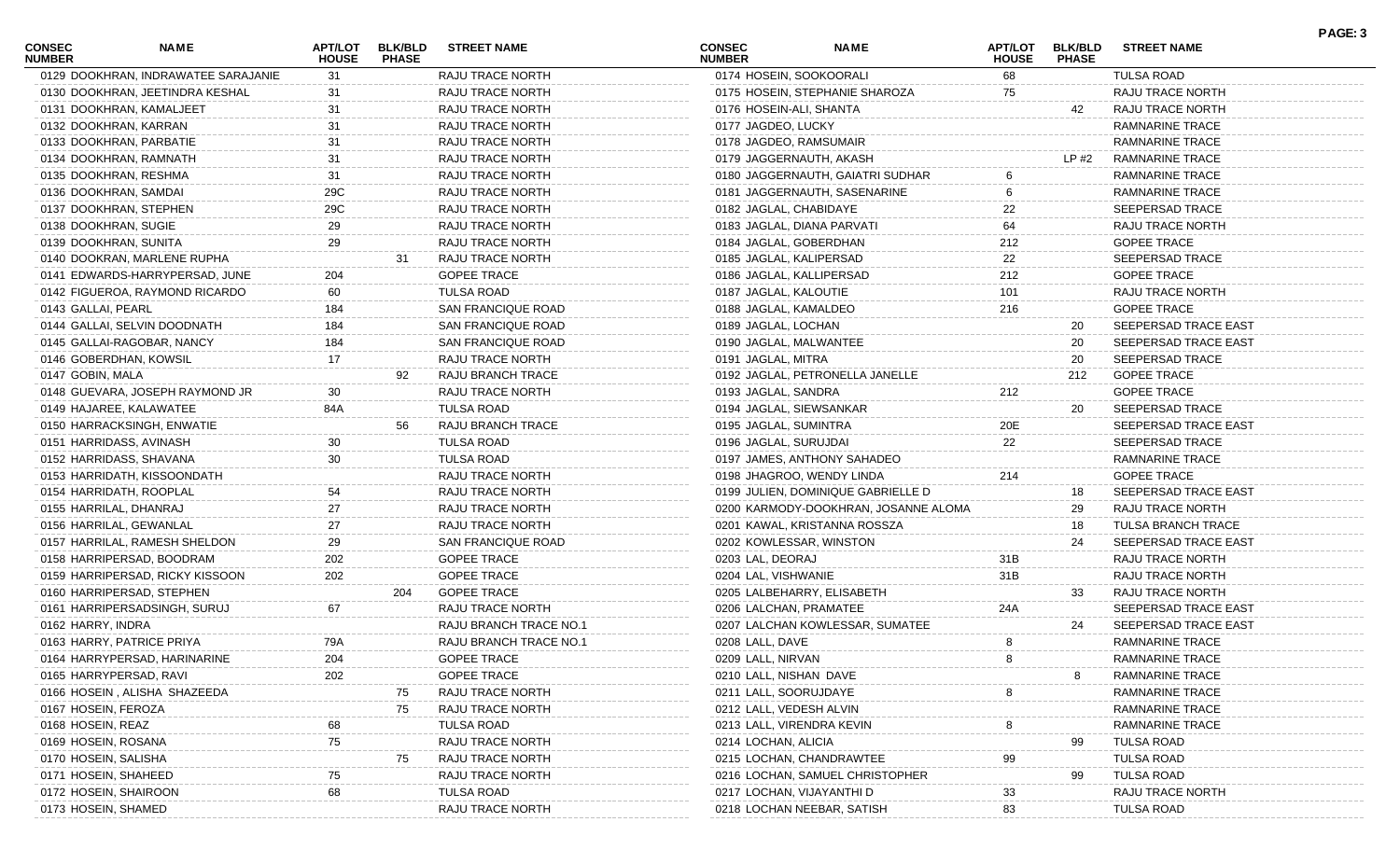| CONSEC<br><b>NUMBER</b> | NAME                           | <b>APT/LOT</b><br><b>HOUSE</b> | <b>BLK/BLD</b><br><b>PHASE</b> | <b>STREET NAME</b>      | <b>CONSEC</b><br><b>NUMBER</b> | <b>NAME</b>                        | <b>APT/LOT</b><br><b>HOUSE</b> | <b>BLK/BLD</b><br><b>PHASE</b> | <b>STREET NAME</b>                    | PAGE: 4 |
|-------------------------|--------------------------------|--------------------------------|--------------------------------|-------------------------|--------------------------------|------------------------------------|--------------------------------|--------------------------------|---------------------------------------|---------|
|                         | 0219 LOCHANSINGH, PREMATEE     | 92                             |                                | RAJU BRANCH TRACE       |                                | 0264 MOHAMMED, SHAREEZA            | 27                             |                                | <b>TULSA ROAD</b>                     |         |
|                         | 0220 LOCHANSINGH, SHAUN SHALON | 92                             |                                | RAJU BRANCH TRACE       |                                | 0265 MOHAMMED, SHAUN RIAZ          | 29                             |                                | <b>TULSA ROAD</b>                     |         |
|                         | 0221 LOORKHOOR, RAMCHAN        |                                |                                | RAJU TRACE NORTH        | 0266 MOHAMMED, SHAZARD         |                                    | 27                             |                                | TULSA ROAD                            |         |
|                         | 0222 MAHABIR, BHANMATEE        | 25                             |                                | RAILWAY LINE ROAD       | 0267 MOHAMMED, SHIROON         |                                    | 50                             |                                | <b>TULSA ROAD</b>                     |         |
| 0223 MAHABIR, DAVE      |                                | 25                             |                                | RAILWAY LINE ROAD       | 0268 MOHAMMED, WAHID           |                                    | 49                             |                                | <b>TULSA ROAD</b>                     |         |
|                         | 0224 MAHABIR, DULCIE DAISY     | 128                            |                                | SAN FRANCIQUE ROAD      | 0269 MOHAMMED, WAZIR           |                                    | 49                             |                                | <b>TULSA ROAD</b>                     |         |
| 0225 MAHADEO, KAWAL     |                                | 31B                            |                                | RAJU TRACE NORTH        | 0270 MOHAMMED, ZAIROON         |                                    | 27                             |                                | <b>TULSA ROAD</b>                     |         |
| 0226 MAHADEO, MEENA     |                                | 45                             |                                | RAILWAY LINE ROAD       |                                | 0271 MOHAMMED BAKSH, NAZRA         | 47                             |                                | <b>TULSA ROAD</b>                     |         |
|                         | 0227 MAHADEO, SONIA ROSHINI    |                                | 24                             | SEEPERSAD TRACE EAST    |                                | 0272 MOHAMMED SOOKDAR, MARION M    | 60                             |                                | TULSA ROAD                            |         |
| 0228 MAHARAJ, SEUDATH   |                                | 214                            |                                | <b>GOPEE TRACE</b>      |                                | 0273 MOHAMMED-BASDEO, ADISHAH      | 142                            |                                | <b>SAN FRANCIQUE ROAD</b>             |         |
|                         | 0229 MAHENDRA-RAMADHAR, DEVI P |                                | $6-7$                          | RAJU TRACE NORTH        |                                | 0274 MOHAMMED-DILLAH, ZEENA        |                                | 25                             | TULSA ROAD                            |         |
|                         | 0230 MAITLAND, JOSHUA JOSE     |                                | 79                             | RAJU BRANCH TRACE NO.1  |                                | 0275 MOHAMMED-ROOPNARINE, SHIRRIAN |                                | 16                             | RAMNARINE TRACE                       |         |
| 0231 MAMED, PATSY       |                                | 13                             |                                | RAJU TRACE NORTH        |                                | 0276 MOHAMMED-SOOKDEO, LINDA       | 11B                            |                                | SEEPERSAD TRACE EAST                  |         |
|                         | 0232 MANGAROO-RAMLOGAN, SANDRA |                                | 70                             | TULSA ROAD              |                                | 0277 MOLE RAMSINGH, INDRA          | 138                            |                                | SAN FRANCIQUE ROAD                    |         |
|                         | 0233 MANGROO, ROBIN NEAL       |                                | 90                             | RAJU BRANCH TRACE       |                                | 0278 MOLINO, NICOLE ANEISHA        | 60                             |                                | <b>TULSA ROAD</b>                     |         |
| 0234 MANGROO, SINDI     |                                |                                | 90                             | RAJU BRANCH TRACE       | 0279 MONTOUTE, POLITA          |                                    | 188                            |                                | SAN FRANCIQUE ROAD                    |         |
|                         | 0235 MANICKCHAND, SAVITRI D    |                                |                                | RAJU BRANCH TRACE NO.1  |                                | 0280 MOODIE, EDWARD RICARDO        |                                | 197                            | <b>GOPEE TRACE</b>                    |         |
| 0236 MANOHAR, NEERA     |                                | 27                             |                                | RAJU TRACE NORTH        | 0281 MOTA, VIRGINIA R          |                                    | 73                             |                                | <b>TULSA ROAD</b>                     |         |
| 0237 MARAJ, DIVIJ       |                                |                                | 37                             | RAJU TRACE NORTH        |                                | 0282 MOTEERAM, DAVIS MACLOM        |                                | 90                             | TULSA ROAD                            |         |
|                         | 0238 MARAJ, HARRYNARINE        |                                | 37                             | RAJU TRACE NORTH        | 0283 MOTEERAM, INDRA           |                                    | 94                             |                                | <b>TULSA ROAD</b>                     |         |
|                         | 0239 MARAJ, SABRINA SELENA     | 90                             |                                | <b>TULSA ROAD</b>       |                                | 0284 MOTEERAM, PHILL DENNIS        | 19                             |                                | TULSA ROAD                            |         |
| 0240 MARAJ, SANDRA      |                                |                                | 37                             | RAJU TRACE NORTH        |                                | 0285 MUNGROO, ANAND LINCOLN        | 236                            |                                | <b>GOPEE TRACE</b>                    |         |
| 0241 MARAJ, SANJAYA     |                                |                                | 37                             | RAJU TRACE NORTH        | 0286 MUNGROO, JUDY             |                                    | 236                            |                                | <b>GOPEE TRACE</b>                    |         |
| 0242 MARAJ, SATYA       |                                |                                | -37                            | RAJU TRACE NORTH        | 0287 MUNGROO, KAREN            |                                    | 236                            |                                | <b>GOPEE TRACE</b>                    |         |
| 0243 MOHAMED, HAZRA     |                                |                                | 45                             | TULSA ROAD              | 0288 NAGASSAR, SOHAN           |                                    | <b>LP55</b>                    |                                | <b>GOPEE TRACE</b>                    |         |
|                         |                                | 50                             |                                |                         |                                |                                    |                                | 56                             |                                       |         |
|                         | 0244 MOHAMED, SHAZARD          |                                |                                | TULSA ROAD              | 0289 NECHAI, VIDYA             |                                    |                                |                                | RAJU TRACE NORTH<br><b>TULSA ROAD</b> |         |
| 0245 MOHAMMED, AFZAL    |                                |                                | -29                            | TULSA ROAD              | 0290 NEEBAR, AMARNATH          |                                    | 84                             |                                |                                       |         |
|                         | 0246 MOHAMMED, ALI GLEN        | 90                             |                                | TULSA ROAD              | 0291 NEEBAR, BALROOP           |                                    | 82                             |                                | <b>TULSA ROAD</b>                     |         |
| 0247 MOHAMMED, AMRIT    |                                |                                | 27A                            | TULSA ROAD              | 0292 NEEBAR, CHAN              |                                    | 94                             |                                | <b>TULSA ROAD</b>                     |         |
| 0248 MOHAMMED, AMZAD    |                                | 27                             |                                | TULSA ROAD              | 0293 NEEBAR, GOMMATIE          |                                    | 82                             |                                | TULSA ROAD                            |         |
| 0249 MOHAMMED, AYUB     |                                | 27                             |                                | TULSA ROAD              |                                | 0294 NEEBAR, KAMINI MALTEE         |                                | 83                             | TULSA ROAD                            |         |
|                         | 0250 MOHAMMED, CHANREEKA       | 90                             |                                | TULSA ROAD              |                                | 0295 NEEBAR, KHRISTENDATH          | 80                             |                                | TULSA ROAD                            |         |
|                         | 0251 MOHAMMED, DRUPATHIE       | LP27                           |                                | TULSA ROAD              |                                | 0296 NEEBAR, KHRISTENDATH          | 84                             |                                | <b>TULSA ROAD</b>                     |         |
|                         | 0252 MOHAMMED, FAREED          | 59                             |                                | <b>TULSA ROAD</b>       |                                | 0297 NEEBAR, MELISSA ROHINI        |                                |                                | RAMNARINE TRACE                       |         |
| 0253 MOHAMMED, FAZIDA   |                                | 57                             |                                | <b>TULSA ROAD</b>       |                                | 0298 NEEBAR, POLLY GUMTEE          | 83                             |                                | <b>TULSA ROAD</b>                     |         |
|                         | 0254 MOHAMMED, FEROZA          | 49                             |                                | <b>TULSA ROAD</b>       | 0299 NEEBAR, RAJENDRA          |                                    | $\overline{\mathbf{c}}$        |                                | <b>RAMNARINE TRACE</b>                |         |
| 0255 MOHAMMED, HALIMA   |                                | 57                             |                                | <b>TULSA ROAD</b>       | 0300 NEEBAR, RUDRANATH         |                                    | 84                             |                                | <b>TULSA ROAD</b>                     |         |
| 0256 MOHAMMED, HAZRA    |                                | 50                             |                                | <b>RAJU TRACE NORTH</b> | 0301 NEEBAR, SEERAM            |                                    | 84                             |                                | <b>TULSA ROAD</b>                     |         |
|                         | 0257 MOHAMMED, JAMIE KALEEL    | 27                             |                                | TULSA ROAD              | 0302 NEEBAR, SHANTY            |                                    | 84                             |                                | <b>TULSA ROAD</b>                     |         |
|                         | 0258 MOHAMMED, NAFISHA         |                                |                                | <b>TULSA ROAD</b>       |                                | 0303 NEEBAR, SHIVANAND HARRIPERSAD | 84                             |                                | <b>TULSA ROAD</b>                     |         |
|                         | 0259 MOHAMMED, RASHEED         | 50                             |                                | <b>RAJU TRACE NORTH</b> |                                | 0304 NEEBAR, TRICIA NANDANEE       | 83                             |                                | <b>TULSA ROAD</b>                     |         |
|                         | 0260 MOHAMMED, SALMA ZULEIKA   | 57                             |                                | TULSA ROAD              |                                | 0305 NEEBAR, YVETTE VENDRA         | 2                              |                                | <b>RAMNARINE TRACE</b>                |         |
| 0261 MOHAMMED, SARAH    |                                |                                | 232                            | <b>GOPEE TRACE</b>      |                                | 0306 NEEBAR, ZARIA RHONDA          |                                | 82                             | <b>TULSA ROAD</b>                     |         |
|                         | 0262 MOHAMMED, SHAKEER         |                                | 50                             | RAJU TRACE NORTH        | 0307 PARAG, PURANSAWH          |                                    |                                | 238                            | <b>GOPEE TRACE</b>                    |         |
|                         | 0263 MOHAMMED, SHAREED         | 50                             |                                | RAJU TRACE NORTH        | 0308 PARAG, SANJAY             |                                    |                                |                                | <b>RAMNARINE TRACE</b>                |         |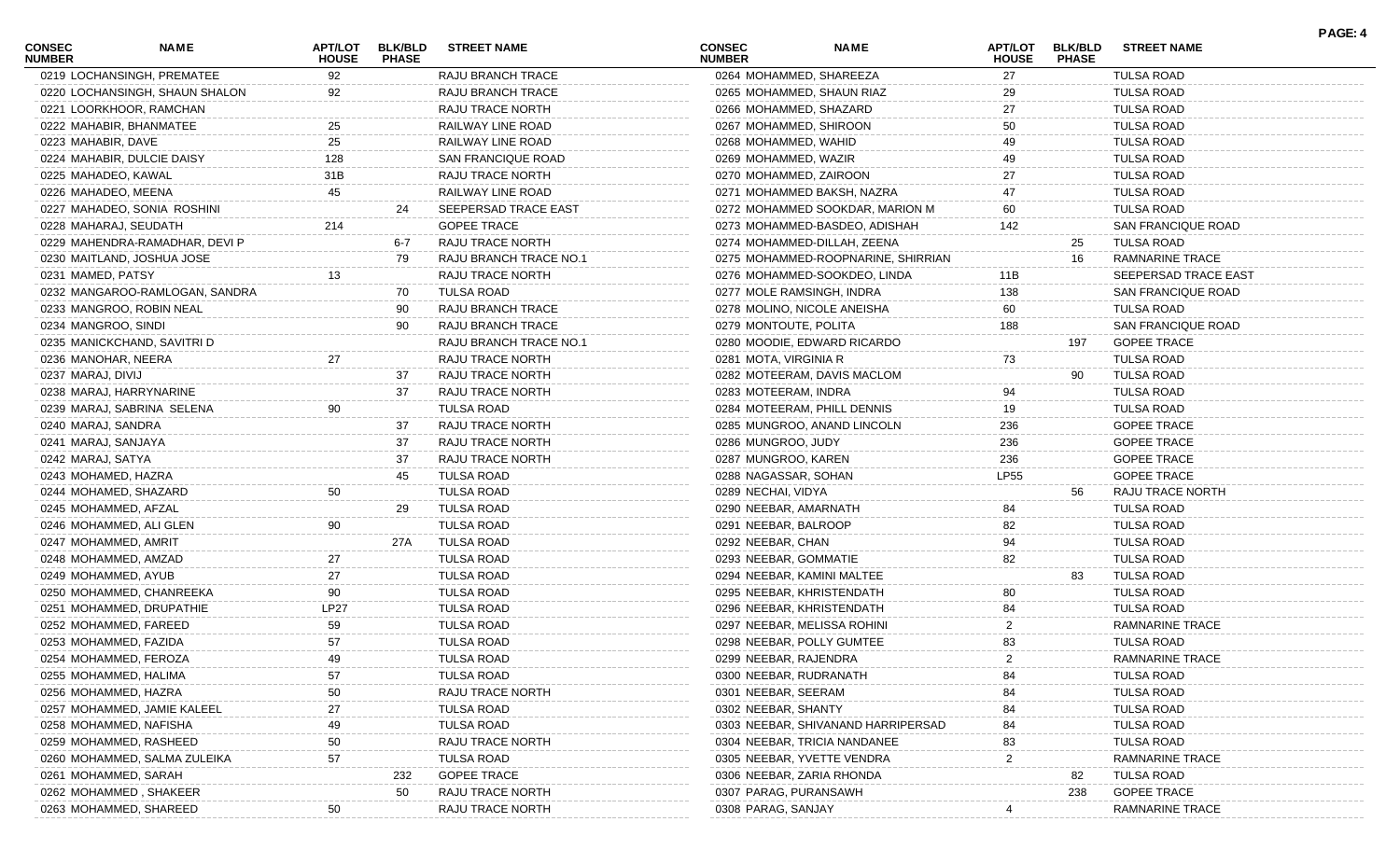| <b>CONSEC</b><br><b>NUMBER</b> | <b>NAME</b>                        | <b>APT/LOT</b><br><b>HOUSE</b> | <b>BLK/BLD</b><br><b>PHASE</b> | <b>STREET NAME</b>     | <b>CONSEC</b><br><b>NUMBER</b>               | <b>NAME</b>                        | APT/LOT<br><b>HOUSE</b> | <b>BLK/BLD</b><br><b>PHASE</b> | <b>STREET NAME</b>        | PAGE: 5 |
|--------------------------------|------------------------------------|--------------------------------|--------------------------------|------------------------|----------------------------------------------|------------------------------------|-------------------------|--------------------------------|---------------------------|---------|
| 0309 PARAG, SHALINI            |                                    |                                | 4                              | RAMNARINE TRACE        |                                              | 0354 RAMDEO, SAVITRY SAVI          | 218                     |                                | <b>GOPEE TRACE</b>        |         |
|                                | 0310 PARAG, SHAMSOONDARY           |                                |                                | RAMNARINE TRACE        | 0355 RAMDEO, STEVE                           |                                    | 90                      |                                | TULSA ROAD                |         |
| 0311 PARAG, SHEILA             |                                    |                                |                                | RAMNARINE TRACE        |                                              | 0356 RAMDEO, VICKY DEONARINE       | 88                      |                                | TULSA ROAD                |         |
|                                | 0312 PARAGDATH-MAHARAJ, RAMDULARIE |                                |                                | RAMNARINE TRACE        | 0357 RAMDEO, VIDYA                           |                                    | 88                      |                                | <b>TULSA ROAD</b>         |         |
|                                | 0313 PARMANAN, SHASTRA             |                                |                                | RAMNARINE TRACE        |                                              | 0358 RAMDEO, VISHAM OMESH          | 88                      |                                | <b>TULSA ROAD</b>         |         |
|                                | 0314 PARMANAND, BHAJWANTIYA        | 36                             |                                | RAMNARINE TRACE        | 0359 RAMDEO, VISHNU                          |                                    | 88                      |                                | <b>TULSA ROAD</b>         |         |
|                                | 0315 PARMANAND, CHANDATH CLYDE     | 36                             |                                | RAMNARINE TRACE        | 0360 RAMDEO, VITRA                           |                                    | 88                      |                                | TULSA ROAD                |         |
|                                | 0316 PARMANAND, DHANRAJ            | 36                             |                                | RAMNARINE TRACE        | 0361 RAMDEO, WINSTON                         |                                    | 218                     |                                | <b>GOPEE TRACE</b>        |         |
|                                | 0317 PARMANAND, LEELA              | 36                             |                                | <b>RAMNARINE TRACE</b> |                                              | 0362 RAMDHAN-JAGLAL, NORMAN PERSAD | 22                      |                                | SEEPERSAD TRACE           |         |
| 0318 PARMASHA, ERROL           |                                    |                                | 19                             | RAILWAY LINE ROAD      | 0363 RAMDHANIE, DEOKIE                       |                                    |                         | 31                             | <b>TULSA ROAD</b>         |         |
| 0319 PATEL, CHRISTINE          |                                    | 32                             |                                | RAMNARINE TRACE        | 0364 RAMDHANIE, KERON                        |                                    |                         | 34                             | RAJU TRACE NORTH          |         |
| 0320 PATEL, CLINT              |                                    |                                | 32                             | RAMNARINE TRACE        |                                              | 0365 RAMDHANIE, NAOMI KAREENA      |                         | 31                             | TULSA ROAD                |         |
| 0321 PATEL, CLYDE              |                                    | 19                             |                                | RAMNARINE TRACE        |                                              | 0366 RAMDIAL, ANDREA MERLE         | 102                     |                                | <b>TULSA ROAD</b>         |         |
| 0322 PATEL, MOHAN              |                                    |                                | 32                             | RAMNARINE TRACE        |                                              | 0367 RAMDIAL, BISSOONDAYE          | 92                      |                                | <b>TULSA ROAD</b>         |         |
|                                | 0323 PATEL, PHULMATEE              |                                |                                | RAMNARINE TRACE        | 0368 RAMDIAL, CINDY                          |                                    | 92                      |                                | <b>TULSA ROAD</b>         |         |
| 0324 PERSAD, SASE              |                                    | 73                             |                                | <b>TULSA ROAD</b>      |                                              | 0369 RAMDIAL, DEVIKA DEANNA        | 102                     |                                | <b>TULSA ROAD</b>         |         |
| 0325 PERSAD, SUSAN             |                                    | 23                             |                                | <b>TULSA ROAD</b>      |                                              | 0370 RAMDIAL, MAHIN BRANDON        |                         | 102                            | TULSA ROAD                |         |
|                                | 0326 PERSAD ARJOON, JASSODRA       | 23                             |                                | <b>TULSA ROAD</b>      | 0371 RAMDIAL, RAJKUMAR                       |                                    | 102                     |                                | TULSA ROAD                |         |
|                                | 0327 PRAHALAD, JEREMY              | 6-7                            |                                | RAJU TRACE NORTH       |                                              | 0372 RAMDIAL, SATISH DILLON        | 102                     |                                | <b>TULSA ROAD</b>         |         |
|                                | 0328 RAGHUNATH SINGH, ARJESH       | 54                             |                                | <b>TULSA ROAD</b>      |                                              | 0373 RAMDIAL-RAMBARATH, ROMELIA R  |                         | 190                            | <b>SAN FRANCIQUE ROAD</b> |         |
|                                | 0329 RAGHUNATH SINGH, BHAGWANDIN   | 54                             |                                | <b>TULSA ROAD</b>      |                                              | 0374 RAMESAR, TIFFANY MALA         |                         | 41                             | TULSA ROAD                |         |
|                                | 0330 RAGHUNATH SINGH, RAJESH       | 54                             |                                | TULSA ROAD             | 0375 RAMESH, ANAND                           |                                    | 90                      |                                | TULSA ROAD                |         |
|                                | 0331 RAGHUNATH SINGH, RAKESH       | 54                             |                                | <b>TULSA ROAD</b>      | 0376 RAMESH, ANDY                            |                                    | 90                      |                                | TULSA ROAD                |         |
|                                | 0332 RAGHUNATH SINGH, SUKDAYE      | 54                             |                                | <b>TULSA ROAD</b>      | 0377 RAMESH, BALRAJ                          |                                    | 90                      |                                | <b>TULSA ROAD</b>         |         |
|                                | 0333 RAHAMAN-MOHAMMED, HAZIDA      | 57                             |                                | <b>TULSA ROAD</b>      | 0378 RAMESH, DEVANAND                        |                                    | 90                      |                                | <b>TULSA ROAD</b>         |         |
|                                | 0334 RAMANAND, HAMANT AMRESH       | 180A                           |                                | SAN FRANCIQUE ROAD     | 0379 RAMESH, RADHICA                         |                                    | 90                      |                                | <b>TULSA ROAD</b>         |         |
|                                | 0335 RAMANAND, KALAUTIE            |                                |                                | SAN FRANCIQUE ROAD     | 0380 RAMESH, RAJESH                          |                                    |                         | 90                             | TULSA ROAD                |         |
| 0336 RAMBALI, OMESH            |                                    |                                | 68                             | RAJU TRACE NORTH       | 0381 RAMESH, RANDY                           |                                    | 90                      |                                | TULSA ROAD                |         |
|                                | 0337 RAMBARATH, JOYCE              | 190                            |                                | SAN FRANCIQUE ROAD     | 0382 RAMESH, SAMANTHA                        |                                    | 90A                     |                                | <b>TULSA ROAD</b>         |         |
|                                | 0338 RAMBARATH, RAJESH             | 190                            |                                | SAN FRANCIQUE ROAD     |                                              | 0383 RAMGOPAUL, KRISHENDATH        |                         | 31C                            | RAJU TRACE NORTH          |         |
|                                | 0339 RAMBHARATH, AAMIR GANNY       | 18                             |                                | TULSA BRANCH TRACE     | 0384 RAMGOPAUL, MALA                         |                                    | 31C                     |                                | RAJU TRACE NORTH          |         |
|                                | 0340 RAMBHARATH, AFRAZ             | 18                             |                                | TULSA ROAD             | 0385 RAMHIT, ROHAN                           |                                    |                         | 33                             | RAJU TRACE NORTH          |         |
|                                | 0341 RAMCHARAN, MADHOPERSAD        |                                | 63                             | TULSA ROAD             | 0386 RAMJANAM, VASTEE                        |                                    | 180                     |                                | SAN FRANCIQUE ROAD        |         |
|                                | 0342 RAMCHARAN-RAMJOHN, TRICIA     | 22                             |                                | RAMNARINE TRACE        | 0387 RAMJOHN, RIAZ FEISAL                    |                                    | 22                      |                                | RAMNARINE TRACE           |         |
|                                | 0343 RAMCHARITAR, RAMESH           | 56                             |                                | RAJU BRANCH TRACE      | 0388 RAMKISSOON, BEENA                       |                                    | 25A                     |                                | RAJU TRACE NORTH          |         |
| 0344 RAMDASS, ANAND            |                                    | 16                             |                                | TULSA BRANCH TRACE     |                                              | 0389 RAMKISSOON, CHRISTOPHER       |                         | 28                             | TULSA BRANCH TRACE        |         |
|                                | 0345 RAMDAWAR, DEORAJ              | 228                            |                                | <b>GOPEE TRACE</b>     | 0390 RAMKISSOON, ROLLY                       |                                    |                         | 25A                            | RAJU TRACE NORTH          |         |
|                                | 0346 RAMDEO, ADESH KEHMAN          |                                | 88                             | TULSA ROAD             | 0391 RAMKISSOON, SANDRA                      |                                    |                         |                                | <b>TULSA BRANCH TRACE</b> |         |
|                                | 0347 RAMDEO, COUNCIL CHANDRADEO    | 218                            |                                | <b>GOPEE TRACE</b>     |                                              | 0392 RAMKISSOON-RAMJOHN, SHARLA    | 28<br>$33\,$            |                                | <b>TULSA ROAD</b>         |         |
|                                |                                    |                                |                                |                        |                                              |                                    |                         |                                |                           |         |
| 0348 RAMDEO, DULARIE           | 0349 RAMDEO, NAGINA SHARLEN        | 43                             |                                | TULSA ROAD             | 0393 RAMKUMAR, SHON<br>0394 RAMKUMAR, SURESH |                                    |                         | 49                             | <b>TULSA ROAD</b>         |         |
|                                | 0350 RAMDEO, RAMDASS               |                                | 88                             | <b>TULSA ROAD</b>      |                                              |                                    |                         |                                | <b>TULSA BRANCH TRACE</b> |         |
| 0351 RAMDEO, RAMESH            |                                    | 90                             |                                | <b>TULSA ROAD</b>      | 0395 RAMLAL, CHABBIELAL                      |                                    | 12                      |                                | RAILWAY LINE ROAD         |         |
|                                |                                    | 90B                            |                                | <b>TULSA ROAD</b>      | 0396 RAMLAL, HEERALAL                        |                                    | 12                      |                                | RAILWAY LINE ROAD         |         |
|                                | 0352 RAMDEO, ROSEY MUNGAREE        | 90                             |                                | TULSA ROAD             | 0397 RAMLAL, SABRINA                         |                                    | 12                      |                                | RAILWAY LINE ROAD         |         |
| 0353 RAMDEO, SATYAM            |                                    |                                | 90                             | <b>TULSA ROAD</b>      |                                              | 0398 RAMLOCHAN, KOWSIL BAGWANDAI   |                         |                                | TULSA BRANCH TRACE        |         |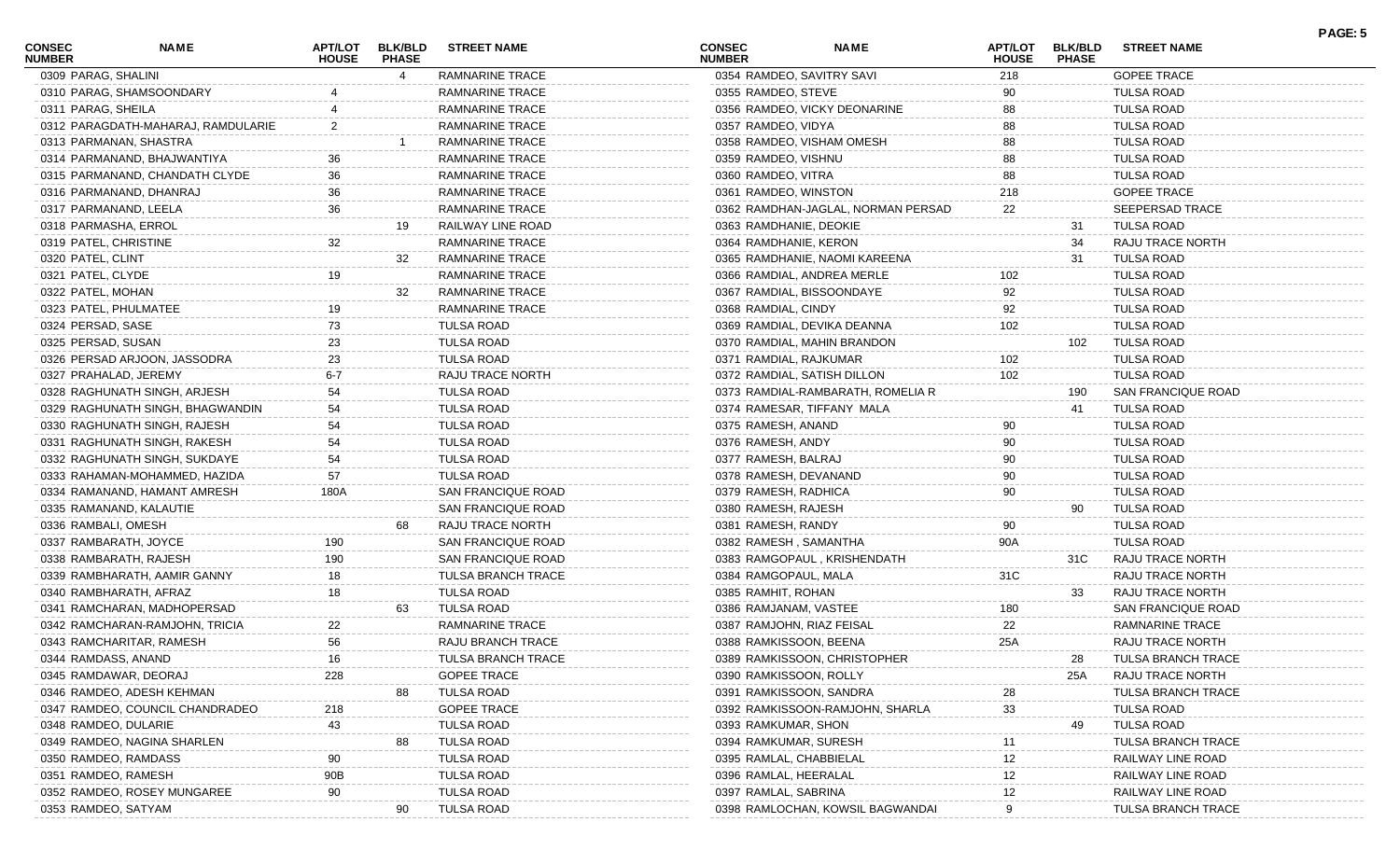| CONSEC<br><b>NUMBER</b> | NAME                               | <b>APT/LOT</b><br><b>HOUSE</b> | <b>BLK/BLD</b><br><b>PHASE</b> | <b>STREET NAME</b>     | <b>CONSEC</b><br><b>NUMBER</b>            | <b>NAME</b>                         | APT/LOT<br><b>HOUSE</b> | <b>BLK/BLD</b><br><b>PHASE</b> | <b>STREET NAME</b>                     | PAGE: 6 |
|-------------------------|------------------------------------|--------------------------------|--------------------------------|------------------------|-------------------------------------------|-------------------------------------|-------------------------|--------------------------------|----------------------------------------|---------|
|                         | 0399 RAMLOGAN, SARIKA SASHA AMELIA |                                | 70                             | <b>TULSA ROAD</b>      | 0444 RAMPERSAD, RAMJASS                   |                                     | 56                      |                                | RAJU TRACE NORTH                       |         |
|                         | 0400 RAMLOGAN, SASHTRI             | 70                             |                                | TULSA ROAD             |                                           | 0445 RAMPERSAD, ROBIN SEUDATH       | 87                      |                                | <b>TULSA ROAD</b>                      |         |
| 0401 RAMNANAN, ANAND    |                                    |                                | 81                             | RAJU BRANCH TRACE NO.1 | 0446 RAMPERSAD, ROOKMIN                   |                                     | 25                      |                                | <b>RAJU TRACE NORTH</b>                |         |
| 0402 RAMNANAN, ANDY     |                                    |                                | 81                             | RAJU BRANCH TRACE      | 0447 RAMPERSAD, RUKHMIN                   |                                     | 25A                     |                                | RAJU TRACE NORTH                       |         |
| 0403 RAMNANAN, ANNIE    |                                    |                                | 81                             | RAJU BRANCH TRACE      | 0448 RAMPERSAD, SANJAY                    |                                     |                         | 56                             | RAJU TRACE NORTH                       |         |
|                         | 0404 RAMNANAN, AVINASH KERRY       |                                | 21                             | <b>TULSA ROAD</b>      |                                           | 0449 RAMPERSAD, SANJAY BHOLANATH    |                         | 156                            | SAN FRANCIQUE ROAD                     |         |
|                         | 0405 RAMNANAN, BALRAJ              | 81                             |                                | RAJU TRACE NORTH       |                                           | 0450 RAMPERSAD, SEEJAY NOWMATIE     | 156                     |                                | SAN FRANCIQUE ROAD                     |         |
|                         | 0406 RAMNANAN, BASDAIE             | 220                            |                                | <b>GOPEE TRACE</b>     | 0451 RAMPERSAD, SHIVANIE                  |                                     |                         | 54                             | RAJU TRACE NORTH                       |         |
|                         | 0407 RAMNANAN, BESSOONDATH STEVE   | 220                            |                                | <b>GOPEE TRACE</b>     | 0452 RAMPERSAD, STEVEN                    |                                     | 54                      |                                | RAJU TRACE NORTH                       |         |
|                         | 0408 RAMNANAN, CHANDRAWATEE        |                                | 79                             | RAJU BRANCH TRACE NO.1 | 0453 RAMPERSAD, SUDESH                    |                                     |                         | 54                             | RAJU TRACE NORTH                       |         |
|                         | 0409 RAMNANAN, DANMATIE            | 79                             |                                | RAJU BRANCH TRACE NO.1 | 0454 RAMPERSAD, SUNITA                    |                                     | 56                      |                                | RAJU TRACE NORTH                       |         |
|                         | 0410 RAMNANAN, DAVENDRA            | 220                            |                                | <b>GOPEE TRACE</b>     | 0455 RAMPERSAD, SURESH                    |                                     | 54                      |                                | RAJU TRACE NORTH                       |         |
|                         | 0411 RAMNANAN, DOODNATH            | 79                             |                                | RAJU BRANCH TRACE NO.1 | 0456 RAMPERSAD, ZANIFFER                  |                                     | 54                      |                                | RAJU TRACE NORTH                       |         |
|                         | 0412 RAMNANAN, DOODNATH            | 220                            |                                | <b>GOPEE TRACE</b>     |                                           | 0457 RAMPERSAD-RAMLOGAN, SHIRLEY    | 70                      |                                | <b>TULSA ROAD</b>                      |         |
|                         | 0413 RAMNANAN, JAGDESH             | 224                            |                                | <b>GOPEE TRACE</b>     |                                           | 0458 RAMPHAL, SHIRLEY RAMRAJIE      | 22                      |                                | <b>TULSA ROAD</b>                      |         |
|                         | 0414 RAMNANAN, RADHA               | 224                            |                                | <b>GOPEE TRACE</b>     |                                           | 0459 RAMRAKHA, LALITA RAITE         |                         | 126                            | SAN FRANCIQUE ROAD                     |         |
|                         | 0415 RAMNANAN, RADHICA             | 220                            |                                | <b>GOPEE TRACE</b>     | 0460 RAMRATTAN, RUBY                      |                                     |                         | 184                            | SAN FRANCIQUE ROAD                     |         |
|                         | 0416 RAMNANAN, RADHICA SABITREE    | 41                             |                                | RAILWAY LINE ROAD      |                                           | 0461 RAMRATTAN-RAMSINGH, ROOPA      |                         | 138                            | SAN FRANCIQUE ROAD                     |         |
|                         | 0417 RAMNANAN, RAMNARACE           | 220                            |                                | <b>GOPEE TRACE</b>     |                                           | 0462 RAMROOP-SAMAROO, STEPHANIE OMA | 218A                    |                                | <b>GOPEE TRACE</b>                     |         |
|                         | 0418 RAMNANAN, SHERRY ANN          | 81                             |                                | RAJU TRACE NORTH       | 0463 RAMSAMOOJ, KHESRAJ                   |                                     |                         | 170                            | SAN FRANCIQUE ROAD                     |         |
|                         | 0419 RAMNANAN, SINTRA DEOKIE       | 220                            |                                | <b>GOPEE TRACE</b>     | 0464 RAMSAMOOJ, KUNTIE                    |                                     | 20                      |                                | RAMNARINE TRACE                        |         |
|                         | 0420 RAMNANAN, SUNIL CHUNILAL      | 79                             |                                | RAJU BRANCH TRACE NO.1 |                                           | 0465 RAMSAMOOJ, NARINEDATH          |                         | 170                            | <b>SAN FRANCIQUE ROAD</b>              |         |
|                         | 0421 RAMNANAN, SURESH              | 224                            |                                | <b>GOPEE TRACE</b>     |                                           | 0466 RAMSAMOOJ, NARINEDRA           | 20                      |                                | RAMNARINE TRACE                        |         |
| 0422 RAMNANAN, TRICIA   |                                    | 224                            |                                | <b>GOPEE TRACE</b>     | 0467 RAMSAMOOJ, PARBATIE                  |                                     | 170                     |                                | SAN FRANCIQUE ROAD                     |         |
|                         | 0423 RAMNARESS, DEOMATIE           | $6 - 7$                        |                                | RAJU TRACE NORTH       |                                           | 0468 RAMSAMOOJ, RAMNARASE           | 20                      |                                | RAMNARINE TRACE                        |         |
|                         | 0424 RAMNARESS, PRITAM NARACE      | $6-7$                          |                                | RAJU TRACE NORTH       | 0469 RAMSAMOOJ, RAMROOP                   |                                     |                         | 170                            | SAN FRANCIQUE ROAD                     |         |
|                         | 0425 RAMNARINE, HAIMLATA           | 16                             |                                | SEEPERSAD TRACE        |                                           | 0470 RAMSAROOP, ABIDA WENDY         | 18                      |                                | <b>TULSA ROAD</b>                      |         |
|                         | 0426 RAMPAUL, CHANRAWTIE           | 18                             |                                | RAMNARINE TRACE        |                                           | 0471 RAMSEWAK, KAVITA SHIVANIE      | 6                       |                                | RAMNARINE TRACE                        |         |
|                         | 0427 RAMPAUL, ROMULUS              | 18                             |                                | RAMNARINE TRACE        |                                           | 0472 RAMSINGH, ASHTON GANESH        |                         | 138                            | SAN FRANCIQUE ROAD                     |         |
| 0428 RAMPAUL, TRAVIS    |                                    | 18                             |                                | RAMNARINE TRACE        | 0473 RAMSINGH, RAJIV                      |                                     | 138                     |                                | SAN FRANCIQUE ROAD                     |         |
| 0429 RAMPAUL, TREVOR    |                                    | 18                             |                                | RAMNARINE TRACE        | 0474 RAMSINGH, SANJEEV                    |                                     | 138                     |                                | SAN FRANCIQUE ROAD                     |         |
|                         |                                    | 56                             |                                | RAJU TRACE NORTH       |                                           | 0475 RAMSINGH-HOSEIN, SHARLENE      |                         |                                | <b>TULSA ROAD</b>                      |         |
|                         | 0430 RAMPERSAD, ADESH              |                                | 54                             |                        |                                           |                                     | 19                      | 68                             |                                        |         |
| 0431 RAMPERSAD, ALIYA   |                                    |                                |                                | RAJU TRACE NORTH       | 0476 RAZACK, AFZAL<br>0477 RAZACK, ANESHA |                                     |                         |                                | <b>TULSA ROAD</b><br><b>TULSA ROAD</b> |         |
|                         | 0432 RAMPERSAD, BEEJAY KARAMCHAM   | 156<br>56                      |                                | SAN FRANCIQUE ROAD     |                                           |                                     |                         | 19                             |                                        |         |
|                         | 0433 RAMPERSAD, BERNICE            |                                |                                | RAJU TRACE NORTH       | 0479 ROOPLAL, BOBB                        | 0478 RAZACK, SUMINTRA ZANIFA        | 19                      |                                | TULSA ROAD                             |         |
|                         | 0434 RAMPERSAD, BHUWANDAYE         | 56                             |                                | RAJU TRACE NORTH       |                                           |                                     | 79                      |                                | RAJU TRACE NORTH                       |         |
|                         | 0435 RAMPERSAD, CHANDRA            | 156                            |                                | SAN FRANCIQUE ROAD     | 0480 ROOPLAL, SHAMILLA                    |                                     |                         | 79                             | RAJU TRACE NORTH                       |         |
|                         | 0436 RAMPERSAD, DAVANAND           | 54                             |                                | RAJU TRACE NORTH       | 0481 ROOPLAL, URMILA                      |                                     | 79                      |                                | RAJU BRANCH TRACE                      |         |
| 0437 RAMPERSAD, DEVI    |                                    |                                | 156                            | SAN FRANCIQUE ROAD     | 0482 ROOPNARINE, BRANDON                  |                                     | 33                      |                                | <b>TULSA ROAD</b>                      |         |
|                         | 0438 RAMPERSAD, GHANSHAM           | 56                             |                                | RAJU TRACE NORTH       | 0483 ROOPNARINE, DEVICA                   |                                     |                         | 197                            | <b>GOPEE TRACE</b>                     |         |
|                         | 0439 RAMPERSAD, KUMARIE            |                                | 54                             | RAJU TRACE NORTH       | 0484 ROOPNARINE, LINETTE                  |                                     | 33                      |                                | <b>TULSA ROAD</b>                      |         |
|                         | 0440 RAMPERSAD, LISA CETA MORRIEL  | LP 20                          |                                | <b>TULSA ROAD</b>      | 0485 ROOPNARINE, RAVI                     |                                     |                         | 16                             | <b>RAMNARINE TRACE</b>                 |         |
|                         | 0441 RAMPERSAD, MADHOMATIE         | 25A                            |                                | RAJU TRACE NORTH       |                                           | 0486 SAGRAMSINGH-RAMDASS, TARA      | 16                      |                                | <b>TULSA BRANCH TRACE</b>              |         |
|                         | 0442 RAMPERSAD, RAJESH             | 54                             |                                | RAJU TRACE NORTH       | 0487 SALICK, RAMNARINE                    |                                     | 95                      |                                | TULSA ROAD                             |         |
|                         | 0443 RAMPERSAD, RAMESH DAVID       | 156                            |                                | SAN FRANCIQUE ROAD     | 0488 SAMAROO, BHIM                        |                                     | 72                      |                                | <b>TULSA ROAD</b>                      |         |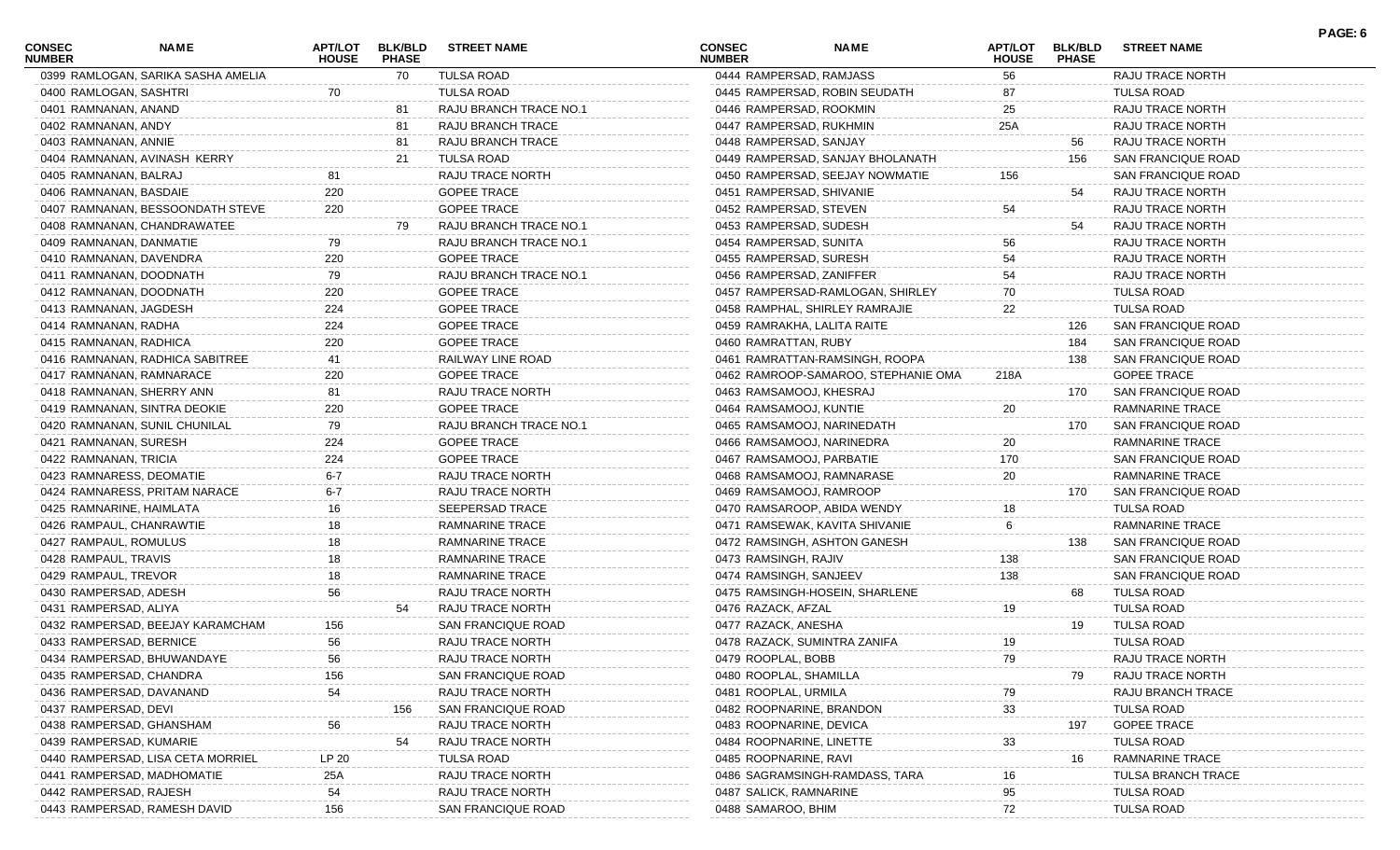| <b>CONSEC</b><br><b>NUMBER</b> | <b>NAME</b>                                                   | <b>APT/LOT</b><br><b>HOUSE</b> | <b>BLK/BLD</b><br><b>PHASE</b> | <b>STREET NAME</b>        | <b>CONSEC</b><br><b>NUMBER</b> | <b>NAME</b>                         | APT/LOT<br><b>HOUSE</b> | <b>BLK/BLD</b><br><b>PHASE</b> | <b>STREET NAME</b>        | <b>PAGE: 7</b> |
|--------------------------------|---------------------------------------------------------------|--------------------------------|--------------------------------|---------------------------|--------------------------------|-------------------------------------|-------------------------|--------------------------------|---------------------------|----------------|
| 0489 SAMAROO, CHUN             |                                                               |                                | 218A                           | <b>GOPEE TRACE</b>        | 0534 SIEW, DOLLY               |                                     | 98                      |                                | <b>TULSA ROAD</b>         |                |
|                                | 0490 SAMAROO, DEODATH                                         | 97                             |                                | TULSA ROAD                | 0535 SIEW, GOBIN               |                                     | 200                     |                                | <b>GOPEE TRACE</b>        |                |
|                                | 0491 SAMAROO, HAIMCHAN                                        | 218A                           |                                | <b>GOPEE TRACE</b>        | 0536 SIEW, KALAWATIE           |                                     | 200                     |                                | <b>GOPEE TRACE</b>        |                |
| 0492 SAMAROO, KAREN            |                                                               |                                | 97                             | <b>TULSA ROAD</b>         | 0537 SIEW, MAHESH              |                                     | 78                      |                                | <b>TULSA ROAD</b>         |                |
|                                | 0493 SAMAROO, KIMERA SHIVANA                                  |                                | 72                             | <b>TULSA ROAD</b>         | 0538 SIEW, MELISA              |                                     |                         | 98                             | <b>TULSA ROAD</b>         |                |
|                                | 0494 SAMAROO, LUTCHMAN LALCHAN                                | 218A                           |                                | <b>GOPEE TRACE</b>        | 0539 SIEW, RAMJATTAN           |                                     | 78                      |                                | <b>TULSA ROAD</b>         |                |
|                                | 0495 SAMAROO, LUTCHMEE                                        | 149                            |                                | <b>TULSA ROAD</b>         | 0540 SIEW, RAVENDRA            |                                     | 98                      |                                | TULSA ROAD                |                |
| 0496 SAMAROO, RAMRAJ           |                                                               | 195                            |                                | RAMNARINE TRACE           | 0541 SIEW, SARABJIT            |                                     | 78                      |                                | TULSA ROAD                |                |
|                                | 0497 SAMAROO, SAMERA GABRIELLE                                |                                | 72                             | <b>TULSA ROAD</b>         |                                | 0542 SIEW, TARAMATEE DHANMATIE      | 200                     |                                | <b>GOPEE TRACE</b>        |                |
| 0498 SAMAROO, SATYAM           |                                                               |                                | 97                             | <b>TULSA ROAD</b>         |                                | 0543 SIEWNARINE, RAMNARINE          | 78                      |                                | <b>TULSA ROAD</b>         |                |
| 0499 SAMAROO, SHASTRI          |                                                               |                                | 97                             | TULSA ROAD                | 0544 SINANAN, ARNOLD           |                                     | 130                     |                                | SAN FRANCIQUE ROAD        |                |
|                                | 0500 SAMM, ANDREA LOREEN                                      |                                | LOT F                          | SAN FRANCIQUE ROAD        | 0545 SINANAN, KIRK DEXTER      |                                     | 130                     |                                | SAN FRANCIQUE ROAD        |                |
|                                | 0501 SAMM, CAROLYNE AMANDA                                    |                                |                                | SAN FRANCIQUE ROAD        |                                | 0546 SINANAN, MERLE ANGELA          | 130                     |                                | SAN FRANCIQUE ROAD        |                |
|                                | 0502 SAMM, CHRISTOPHER JOSEPH                                 |                                |                                | SAN FRANCIQUE ROAD        |                                | 0547 SOOKDEO, ANN-MARIE LALAUTEE    |                         | 214                            | <b>GOPEE TRACE</b>        |                |
| 0503 SAMPATH, RAJESH           |                                                               |                                |                                | RAMNARINE TRACE           | 0548 SOOKDEO, CHRIS            |                                     | 18                      |                                | SEEPERSAD TRACE           |                |
|                                | 0504 SATTERDEEN, DEVINA                                       | 30                             |                                | <b>TULSA ROAD</b>         | 0549 SOOKDEO, JAMES            |                                     | 18                      |                                | SEEPERSAD TRACE           |                |
|                                | 0505 SAWH, CHANDRABHAN                                        | 37                             |                                | <b>TULSA ROAD</b>         | 0550 SOOKDEO, KEITH            |                                     | 2                       |                                | SEEPERSAD TRACE EAST      |                |
|                                | 0506 SAWH, DARREN UMESH                                       | 37                             |                                | <b>TULSA ROAD</b>         | 0551 SOOKDEO, KENNETH          |                                     | 18                      |                                | SEEPERSAD TRACE EAST      |                |
| 0507 SAWH, KAMLA               |                                                               | 37                             |                                | <b>TULSA ROAD</b>         | 0552 SOOKDEO, KENNY            |                                     | 214                     |                                | <b>GOPEE TRACE</b>        |                |
| 0508 SAWH, KEDAR               |                                                               | 35                             |                                | <b>TULSA ROAD</b>         | 0553 SOOKDEO, KERAN            |                                     | 214                     |                                | <b>GOPEE TRACE</b>        |                |
|                                | 0509 SAWH, NAVIN DAMIAN                                       |                                | 37                             | <b>TULSA ROAD</b>         | 0554 SOOKDEO, PINKY            |                                     | 18                      |                                | SEEPERSAD TRACE           |                |
| 0510 SAWH, RAMKALLIA           |                                                               | 35                             |                                | <b>TULSA ROAD</b>         | 0555 SOOKDEO, TRISHA           |                                     |                         | 18                             | SEEPERSAD TRACE           |                |
| 0511 SAWH, VEDESH              |                                                               | 35                             |                                | <b>TULSA ROAD</b>         | 0556 SOOKHOO, PHULMATEE        |                                     | 73                      |                                | <b>TULSA ROAD</b>         |                |
|                                | 0512 SAWH-SEERATTAN, NEETA                                    | 35                             |                                | <b>TULSA ROAD</b>         | 0557 SOOKOO, ANGAD             |                                     |                         |                                | <b>TULSA BRANCH TRACE</b> |                |
| 0513 SEEDAN, SALLY             |                                                               | 70                             |                                | <b>TULSA ROAD</b>         | 0558 SOOKOO, CHANDRA           |                                     |                         |                                | <b>TULSA ROAD</b>         |                |
| 0514 SEENATH, HANSRAJ          |                                                               | 18A                            |                                | TULSA BRANCH TRACE        | 0559 SOOKOO, SASENARINE        |                                     |                         |                                | TULSA ROAD                |                |
| 0515 SEENATH, KENNY            |                                                               | 96                             |                                | <b>TULSA ROAD</b>         |                                | 0560 SOOKOO, SHIVA STEFFAN          |                         |                                | <b>TULSA BRANCH TRACE</b> |                |
|                                | 0516 SEENATH, KRYSTAL SHIVANI                                 |                                | 96                             | <b>TULSA ROAD</b>         |                                | 0561 SOOKOO, SHIVANIE SABRINA       |                         |                                | TULSA BRANCH TRACE        |                |
| 0517 SEENATH, LINDEANN         |                                                               |                                | 96                             | <b>TULSA ROAD</b>         | 0562 SOOKOO, TEEMOULTIE        |                                     |                         |                                | <b>TULSA BRANCH TRACE</b> |                |
| 0518 SEENATH, NICOLAS          |                                                               |                                | 18A                            | <b>TULSA BRANCH TRACE</b> |                                | 0563 SOOKOO-DOOKHARAN, DHANMATEE    | LP5                     |                                | RAJU TRACE NORTH          |                |
|                                |                                                               |                                |                                | <b>TULSA ROAD</b>         |                                |                                     |                         |                                |                           |                |
|                                | 0519 SEENATH, STEPHANIE DEVANI<br>0520 SEEPAUL, REYAZ ASHMEIR |                                | 96                             | <b>TULSA ROAD</b>         | 0564 SUKHU, ALLAN              |                                     |                         | 73                             | TULSA ROAD                |                |
|                                |                                                               | 23                             |                                |                           | 0565 SUKHU, BHIMSEN            |                                     | 73                      |                                | TULSA ROAD                |                |
|                                | 0521 SEEPERSAD, KUMARIE                                       |                                | 170                            | SAN FRANCIQUE ROAD        | 0566 SUKHU, RAVEENA SEMA       |                                     |                         | 79                             | TULSA ROAD                |                |
|                                | 0522 SEEPERSAD, SHAMYRA CHRISTY-MAE                           |                                | 32                             | RAMNARINE TRACE           | 0567 SUKHU, SAAVANIE           |                                     | 79                      |                                | <b>TULSA ROAD</b>         |                |
|                                | 0523 SEEPERSAD-SINANAN, ASHA                                  | 130                            |                                | SAN FRANCIQUE ROAD        | 0568 SUKHU, SHAKUNTALA         |                                     | 77                      |                                | TULSA ROAD                |                |
|                                | 0524 SEERATTAN, DONNA-MARIE ANJANEE                           | 64                             |                                | RAJU TRACE NORTH          | 0569 SUKHU, SUMINTRA           |                                     | $\overline{7}$          |                                | TULSA BRANCH TRACE        |                |
| 0525 SEERATTAN, NEIL           |                                                               |                                | 35                             | TULSA ROAD                |                                | 0570 SUNDARSINGH-SAMAROO, INDIRA    | 72                      |                                | <b>TULSA ROAD</b>         |                |
|                                | 0526 SEUNATH, JAGGERNAUTH                                     | 91                             |                                | TULSA ROAD                |                                | 0571 TEELUCKSINGH, ADIYA ARIANNA    |                         | 77                             | RAJU TRACE NORTH          |                |
| 0527 SEURAJ, SAMANTHA          |                                                               | 31B                            |                                | RAJU TRACE NORTH          |                                | 0572 TEELUCKSINGH, VIDESH SEAN MARK |                         | 77                             | RAJU TRACE NORTH          |                |
|                                | 0528 SIDHOO-BAKSH, DEWANIE                                    | 48                             |                                | RAJU TRACE NORTH          |                                | 0573 TEELUCKSINGH, VIDYA GOONMATI   | 77                      |                                | RAJU TRACE NORTH          |                |
|                                | 0529 SIEW, ANETTA ANELTA                                      | 78                             |                                | TULSA ROAD                | 0574 TEERATH, SUMATEE          |                                     | 192                     |                                | <b>GOPEE TRACE</b>        |                |
| 0530 SIEW, AVINASH             |                                                               | 200                            |                                | <b>GOPEE TRACE</b>        |                                | 0575 THACKOORDEEN, AMRAWATEE        | 11                      |                                | RAJU TRACE NORTH          |                |
| 0531 SIEW, BEENA               |                                                               |                                | 200                            | <b>GOPEE TRACE</b>        |                                | 0576 THACKOORDEEN, AMRITA           | 11                      |                                | RAJU TRACE NORTH          |                |
| 0532 SIEW, BRIDGELAL           |                                                               | 98                             |                                | TULSA ROAD                | 0577 THACKOORDEEN, DEO         |                                     | 11                      |                                | RAJU TRACE NORTH          |                |
| 0533 SIEW, CHANARJIT           |                                                               | 78                             |                                | TULSA ROAD                | 0578 THACKOORDEEN, RYAN        |                                     |                         | 11                             | RAJU TRACE NORTH          |                |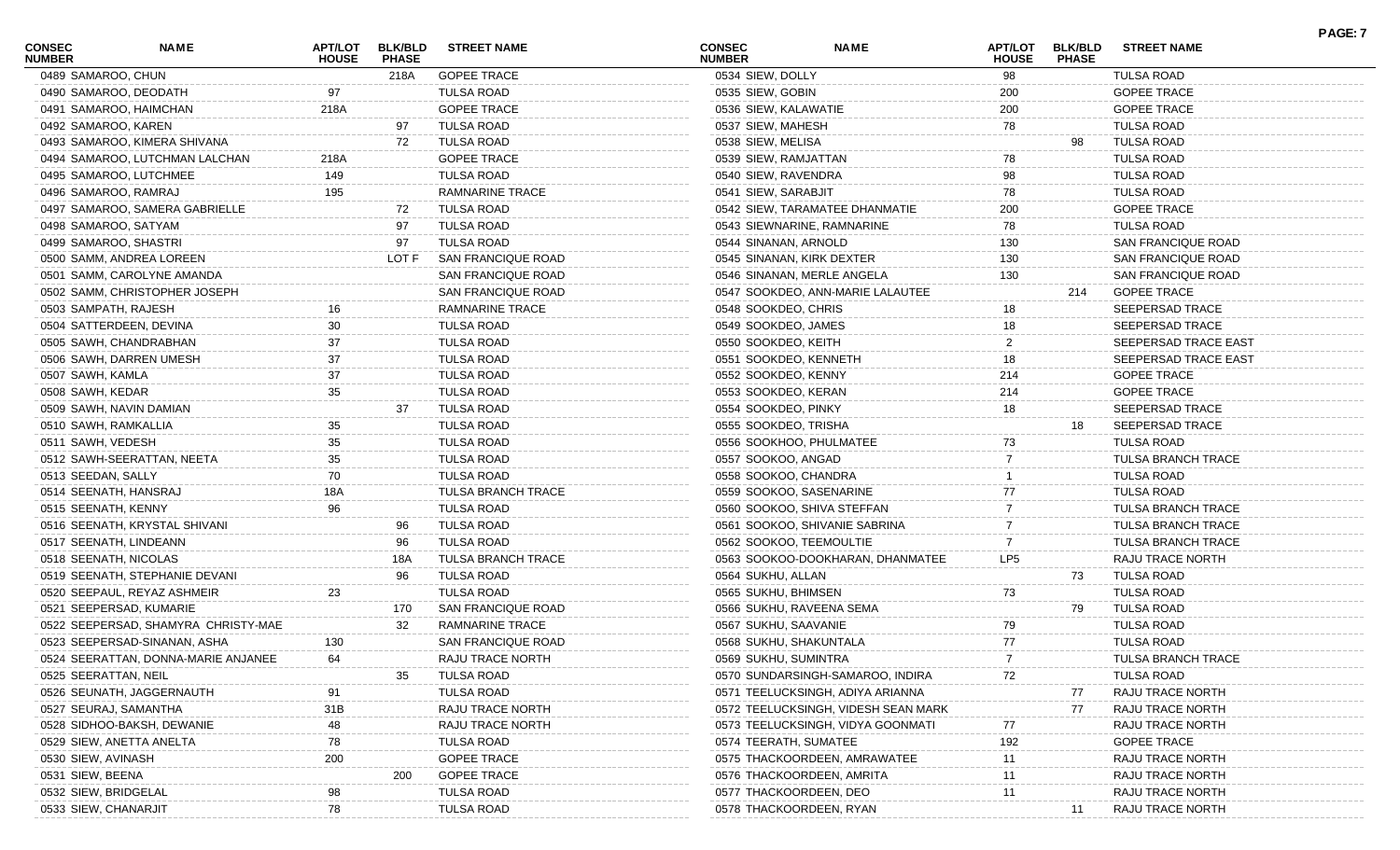| <b>CONSEC</b><br><b>NUMBER</b> | <b>NAME</b>                        | <b>APT/LOT</b><br><b>HOUSE</b> | <b>BLK/BLD</b><br><b>PHASE</b> | <b>STREET NAME</b> |  |
|--------------------------------|------------------------------------|--------------------------------|--------------------------------|--------------------|--|
|                                | 0579 THACKURDEEN, GHANSHAM         |                                |                                | RAJU TRACE NORTH   |  |
|                                | 0580 THACKURDEEN RAMHIT, CHRIS-ANN |                                | 33                             | RAJU TRACE NORTH   |  |
|                                | 0581 THAKURDEEN, BOODHU            |                                |                                | RAJU TRACE NORTH   |  |
| 0582 VISHNU, VISHWANATH        |                                    | 88                             |                                | TULSA ROAD         |  |